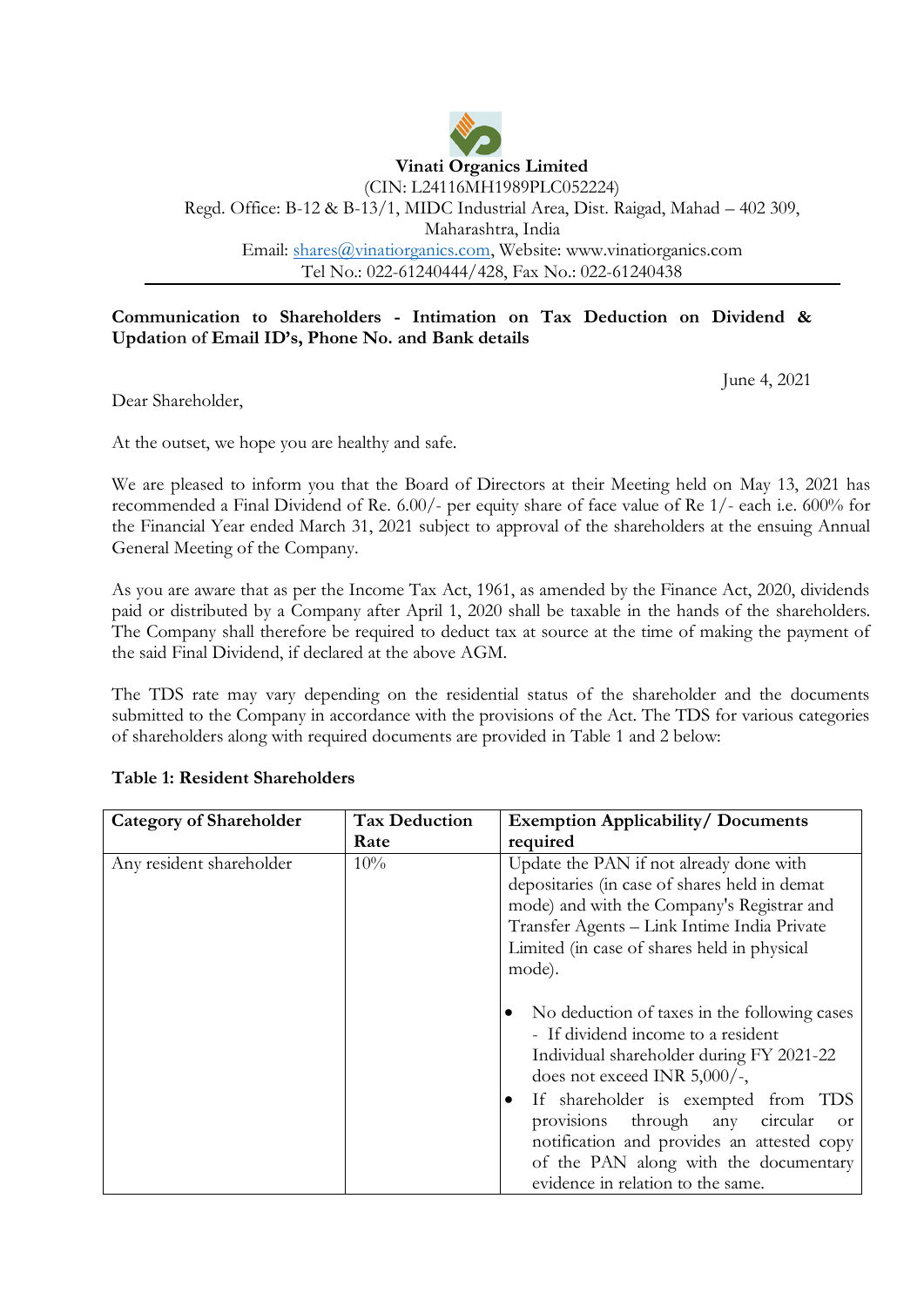|                                                                                                                                                           |                               | . W. e. f. 1 July 2021, sec. 206AB implications<br>need consideration                                                                                                                                                      |
|-----------------------------------------------------------------------------------------------------------------------------------------------------------|-------------------------------|----------------------------------------------------------------------------------------------------------------------------------------------------------------------------------------------------------------------------|
| Submitting Form 15G/ Form<br>15H                                                                                                                          | <b>NIL</b>                    | Eligible Shareholder providing Form 15G<br>(applicable to any person other than a<br>Company or a Firm) / Form 15H (applicable to<br>an Individual above the age of 60 years) - on<br>fulfilment of prescribed conditions. |
| Order under section 197 of the<br>Act                                                                                                                     | Rate provided in<br>the order | Lower/NIL withholding tax certificate<br>obtained from Income Tax authorities.                                                                                                                                             |
| Insurance Companies: Public<br>& Other Insurance Companies                                                                                                | <b>NIL</b>                    | Self-declaration that it has full beneficial<br>interest with respect to shares owned, along<br>with self-attested copy of PAN card and<br>registration certificate                                                        |
| Corporation established by or<br>under a Central Act which is,<br>under any law for the time<br>being in force, exempt from<br>income- tax on its income. | <b>NIL</b>                    | Documentary evidence that the person is<br>covered under section 196 of the Act.                                                                                                                                           |
| Mutual Funds                                                                                                                                              | <b>NIL</b>                    | Documentary evidence that the person is<br>covered under section 196 of the Act.                                                                                                                                           |
| Alternative Investment fund                                                                                                                               | <b>NIL</b>                    | Documentary evidence that the person is<br>covered by Notification No. 51/2015 dated 25<br>June 2015.                                                                                                                      |
| resident<br>shareholder<br>Other<br>without PAN/Invalid PAN                                                                                               | 20%                           |                                                                                                                                                                                                                            |

# **Please Note that:**

- a) Recording of the valid Permanent Account Number (PAN) for the registered Folio/DP id-Client Id is mandatory. In absence of valid PAN, tax will be deducted at a higher rate of 20% as per Section 206AA of the Act.
- b) Shareholders holding shares under multiple accounts under different status / category and single PAN, may note that, higher of the tax as applicable to the status in which shares held under a PAN will be considered on their entire holding in different accounts.

|  |  |  | <b>Table 2: Non-resident Shareholders</b> |
|--|--|--|-------------------------------------------|
|--|--|--|-------------------------------------------|

| Category of      | <b>Tax Deduction</b> | Exemption Applicability/ Documents required               |
|------------------|----------------------|-----------------------------------------------------------|
| Shareholder      | Rate                 |                                                           |
| Any non-resident | $20\%$ (plus         | Non-resident shareholders may opt for tax rate under      |
| shareholder      | applicable           | Double Taxation Avoidance Agreement ("Tax Treaty").       |
|                  | surcharge and        | The Tax Treaty rate shall be applied for tax deduction at |
|                  | cess) or Tax         | source on submission of following documents to the        |
|                  | Treaty rate          | company                                                   |
|                  | whichever is         | Copy of the PAN Card, if any, allotted by the Indian      |
|                  | lower                | authorities.                                              |
|                  |                      | Self-attested copy of Tax Residency Certificate (TRC)     |
|                  |                      | valid as on the AGM date obtained from the tax            |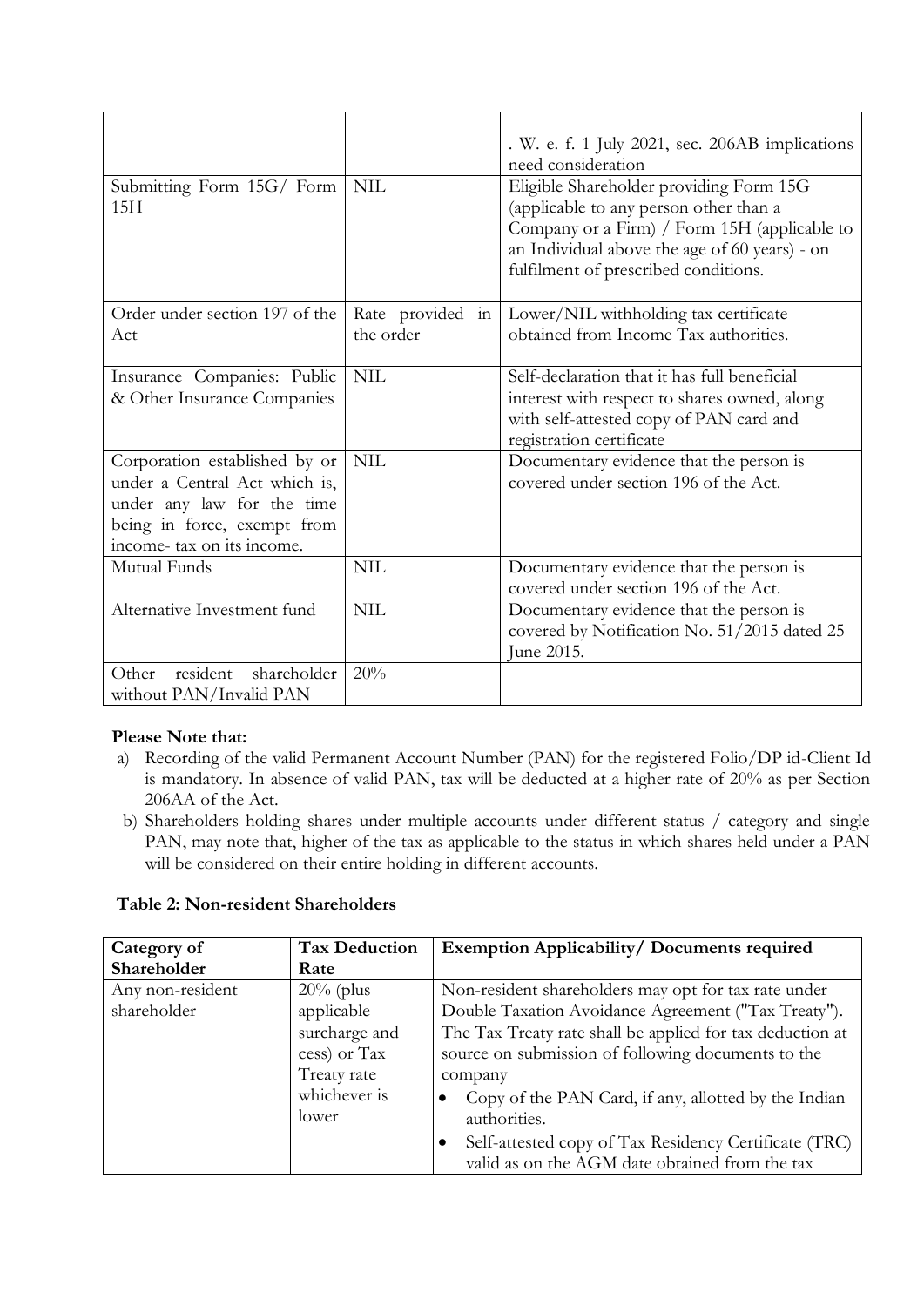|                       |                  | authorities of the country of which the shareholder is  |
|-----------------------|------------------|---------------------------------------------------------|
|                       |                  | resident                                                |
|                       |                  | Self-declaration in Form 10F in the attached form.<br>٠ |
|                       |                  | Self-declaration confirming not having a Permanent<br>٠ |
|                       |                  | Establishment in India, eligibility to Tax Treaty       |
|                       |                  | benefit and do not / will not have place of effective   |
|                       |                  | management in India. (format attached herewith).        |
|                       |                  | TDS shall be recovered at 20% (plus applicable          |
|                       |                  | surcharge and cess) if any of the above-mentioned       |
|                       |                  | documents are not provided.                             |
|                       |                  | a declaration to mention that it is beneficial owner of |
|                       |                  | dividend.                                               |
|                       |                  | The Company is not obligated to apply the Tax Treaty    |
|                       |                  | rates at the time of tax deduction/withholding on       |
|                       |                  | dividend amounts. Application of Tax Treaty rate shall  |
|                       |                  | depend upon the completeness of the documents           |
|                       |                  | submitted by the non-resident shareholder and are in    |
|                       |                  | accordance with the provisions of the Act.              |
| Foreign Institutional | $20\%$ (plus     | For FII's – as per section 196D, treaty benefit is now  |
| Investors, Foreign    | applicable       | available as per Finance Act 2021.                      |
| Portfolio Investors   | surcharge and    | As per Section 115AC for GDR, rate is 10%. W. e. f. 01  |
| (FII, FPI), GDR       | cess)            | <b>July 2021</b>                                        |
| Holders               |                  |                                                         |
| Submitting Order      | Rate provided in | Lower/NIL withholding tax certificate obtained from     |
| under section 195(3)  | the Order        | Income Tax authorities.                                 |
| $/197$ of the Act     |                  |                                                         |

**Note:** The Shareholders holding shares under multiple accounts under different status / category and single PAN, may note that, higher of the tax as applicable to the status in which shares held under a PAN will be considered on their entire holding in different accounts

## [Click here to view / Download Form 15G/15H/10F and Self -Declaration form:](http://www.sharexindia.com/downloads.php?formtype=2) **<https://www.linkintime.co.in/>client-downloads.html**

 Kindly note that the documents as mentioned in the Table 1 and 2 above are required to be submitted to the Company at email ID vinatidivtax $@$ linkintime.co.in or update the same by visiting the link <https://linkintime.co.in/formsreg/submission-of-form-15g-15h.html> on or before June 20, 2021 in order to enable the Company to determine and deduct appropriate TDS / withholding tax rate.

Documents received by Post, Courier or from registered email ID will only be accepted. In case of joint shareholders, the shareholder named first in the Register of Members is required to furnish the requisite documents for claiming any applicable beneficial tax rate.

# **No claim shall lie against the Company for such taxes deducted.**

The Company will arrange to email a soft copy of the TDS certificate at the shareholders registered email ID in due course, post payment of the said Final Dividend. Shareholders will also be able to see the credit of TDS in Form 26AS, which can be downloaded from their e-filing account at [https://incometaxindiaefiling.gov.in.](https://incometaxindiaefiling.gov.in/)